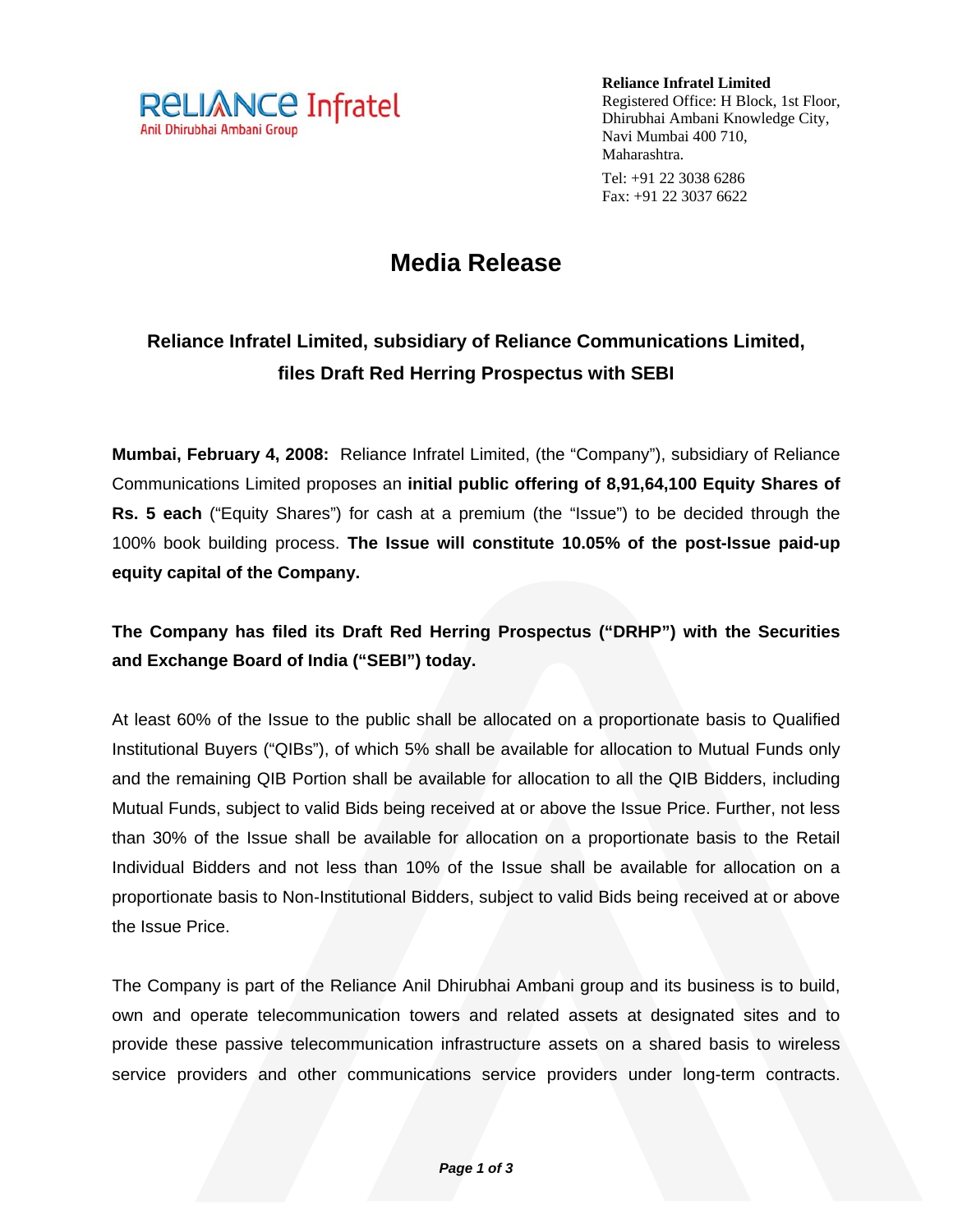

**Reliance Infratel Limited**  Registered Office: H Block, 1st Floor, Dhirubhai Ambani Knowledge City, Navi Mumbai 400 710, Maharashtra. Tel: +91 22 3038 6286 Fax: +91 22 3037 6622

These customers use the space on the Company's telecommunication towers to install their active communication-related equipment to operate their wireless communications networks.

The Issue proceeds are proposed to be utilized to finance the development of passive infrastructure sites and for general corporate purposes.

The Equity Shares of the Company are proposed to be listed on the Bombay Stock Exchange Limited ("BSE") and the National Stock Exchange of India Limited ("NSE").

JM Financial Consultants Private Limited, J.P. Morgan India Private Limited, ABN AMRO Securities (India) Private Limited, Deutsche Equities India Private Limited, Enam Securities Private Limited, ICICI Securities Limited, Lehman Brothers Securities Private Limited, Macquire India Advisory Services Private Limited and UBS Securities India Private Limited are acting as the Book Running Lead Managers to the Issue whilst HSBC Securities and Capital Markets (India) Private Limited, Kotak Mahindra Capital Company Limited and SBI Capital Markets Limited, are acting as Co-Book Running Lead Managers. Amarchand & Mangaldas & Suresh A. Shroff & Co. is advising the Company whilst Linklaters Allen & Gledhill Pte Ltd and Khaitan & Co are advising the BRLMs and CBRLMs in relation to the Issue.

## **Note**

*Reliance Infratel Limited is proposing, subject to market conditions and other considerations, an initial public offering of its equity shares and has filed a Draft Red Herring Prospectus (DRHP) with the Securities and Exchange Board of India (SEBI). The DRHP is available on the website of SEBI at www.sebi.gov.in and the respective websites of the BRLMs and CBRLMS at www.jmfinancial.com, www.jpmipl.com, www.abnamroindia.com, www.db.com/India, www.enam.com, www.lehman.com/ibd/geographic/asia/ipos\_india.htm, www.macquarie.com/in, www.icicisecurities.com, www.ibb.ubs.com/Corporates/indianipo, www.hsbc.co.in, www.kotak.com, and www.sbicaps.com.* 

*"This press release does not constitute or form part of any offer or invitation to sell or issue, or any solicitation of any offer to purchase or subscribe for, any equity shares, nor shall it or any part of it nor the fact of its distribution form the basis of, or be relied on in connection with, any contract or investment decision. Any potential investors should note that investment in equity shares involves a high degree of risk.* For details, potential investors should refer to the Draft